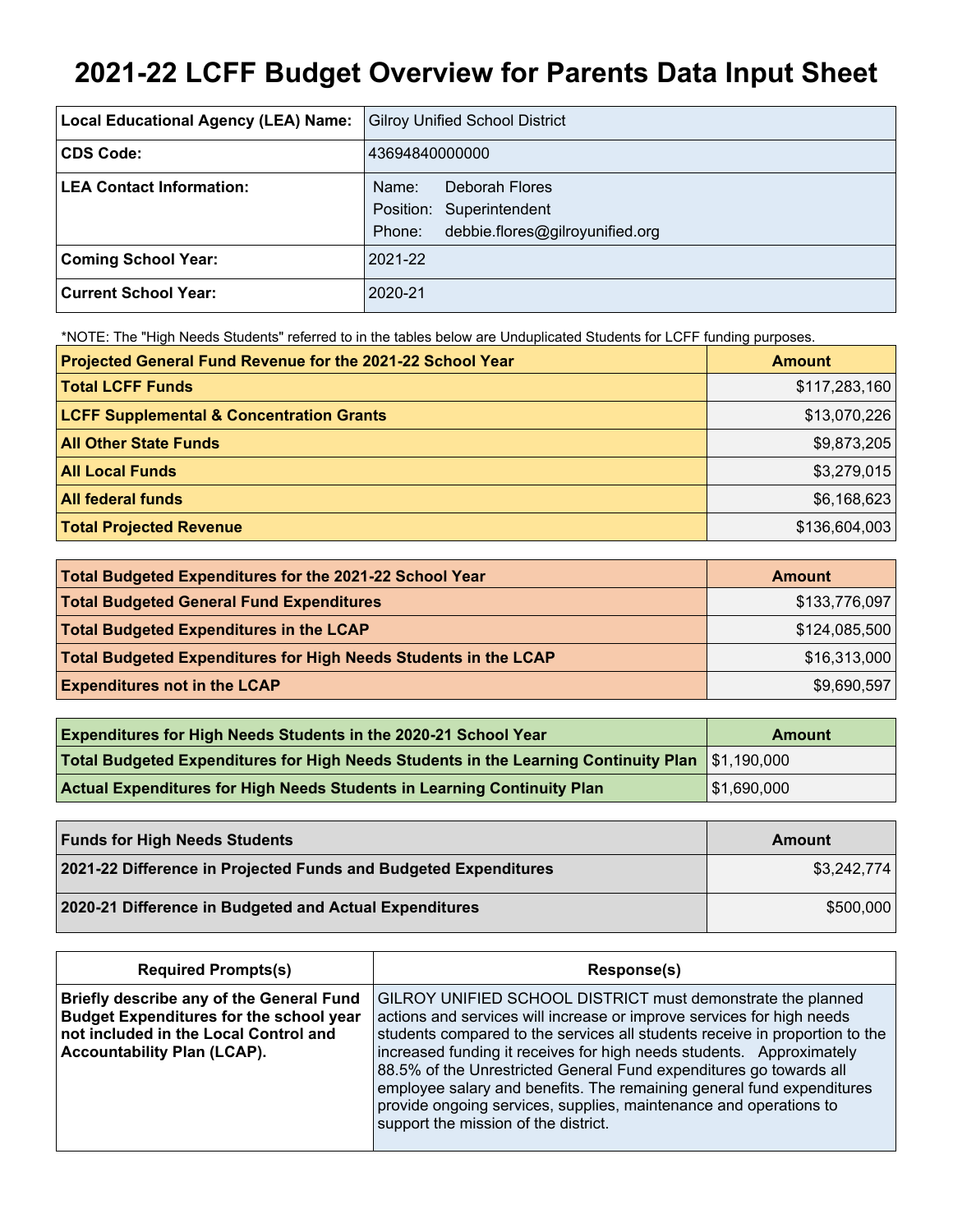|                                                                                                                                                                                                                                                                                                                                                                    | With the District's unduplicated count exceeding 55%, GUSD is able to<br>utilize supplemental and concentration funds towards increasing teacher<br>salaries in direct support of the Board's goal to retain and attract highly<br>qualified teachers. This effort has led to an increase to overall teacher<br>salary and benefits to be able to attract and retain teachers using<br>supplemental and concentration funds                                                                                                                                                                                                                                              |
|--------------------------------------------------------------------------------------------------------------------------------------------------------------------------------------------------------------------------------------------------------------------------------------------------------------------------------------------------------------------|--------------------------------------------------------------------------------------------------------------------------------------------------------------------------------------------------------------------------------------------------------------------------------------------------------------------------------------------------------------------------------------------------------------------------------------------------------------------------------------------------------------------------------------------------------------------------------------------------------------------------------------------------------------------------|
| The amount budgeted to increase or<br>improve services for high needs<br>students in the 2021-22 LCAP is less<br>than the projected revenue of LCFF<br>supplemental and concentration grants<br>for 2021-22. Provide a brief description of<br>the additional actions the LEA is taking<br>to meet its requirement to improve<br>services for high needs students. | The 21-22 budget also continues a number of key actions and services<br>from the 21-22 LCAP that contribute to the increased percentage for ELs,<br>low income students and foster youth. These additional actions include<br>additional Intervention Specialists that support the academic needs of<br>students; Academic Coaches and Instructional Specialists to support<br>teachers in meeting the needs of students; professional development<br>specifically targeted to pupils with unique needs, professional<br>development and Coach support for implementation of SEAL (Sobrato<br>Early Academic Language) and GLAD (Guided Language Acquisition<br>Design). |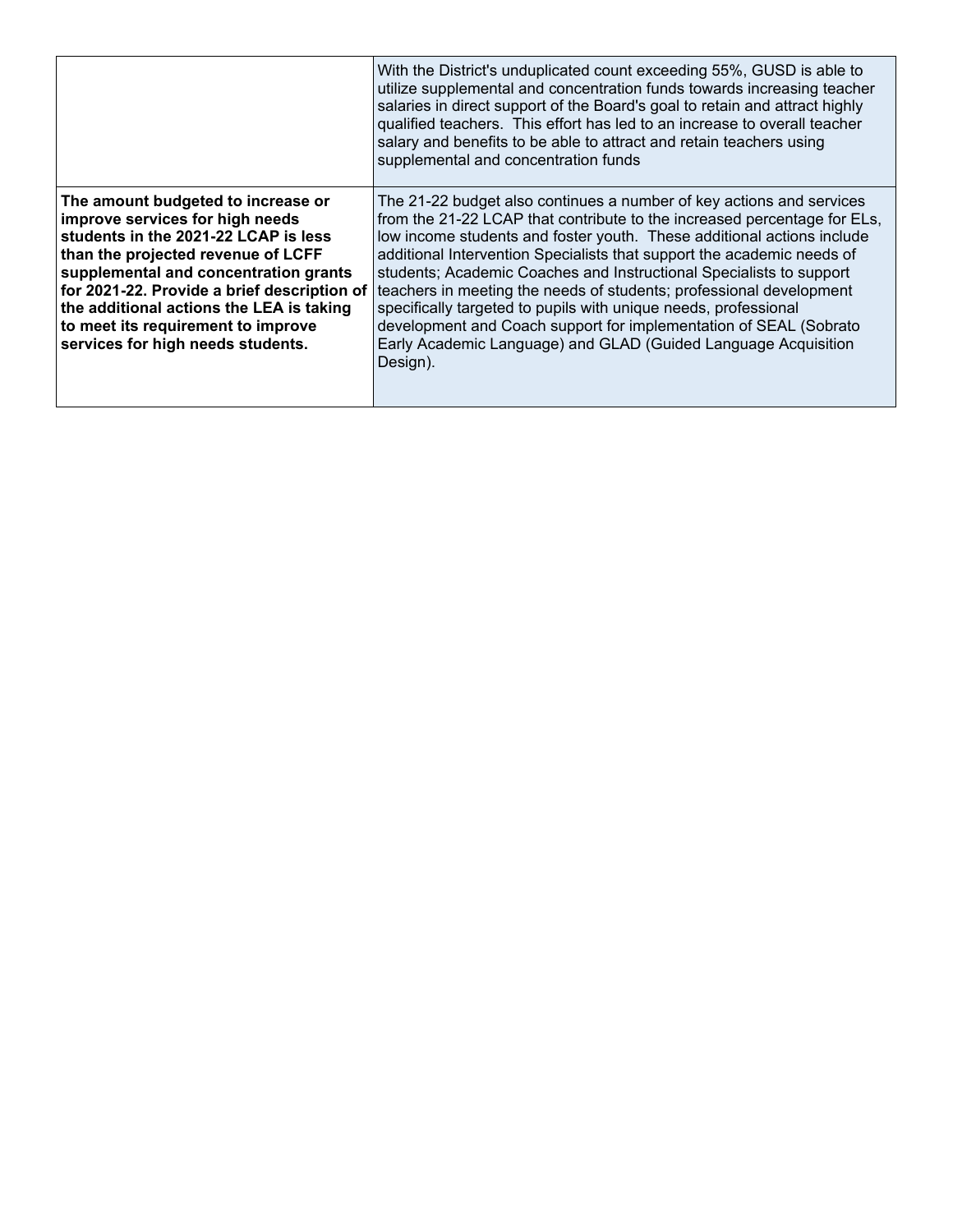## **LCFF Budget Overview for Parents**

Local Educational Agency (LEA) Name: Gilroy Unified School District

CDS Code: 43694840000000

School Year: 2021-22

LEA contact information:

Deborah Flores

**Superintendent** 

debbie.flores@gilroyunified.org

School districts receive funding from different sources: state funds under the Local Control Funding Formula (LCFF), other state funds, local funds, and federal funds. LCFF funds include a base level of funding for all LEAs and extra funding - called "supplemental and concentration" grants - to LEAs based on the enrollment of high needs students (foster youth, English learners, and low-income students).



This chart shows the total general purpose revenue Gilroy Unified School District expects to receive in the coming year from all sources.

The total revenue projected for Gilroy Unified School District is \$136,604,003, of which \$117,283,160 is Local Control Funding Formula (LCFF), \$9,873,205 is other state funds, \$3,279,015 is local funds, and \$6,168,623 is federal funds. Of the \$117,283,160 in LCFF Funds, \$13,070,226 is generated based on the enrollment of high needs students (foster youth, English learner, and low-income students).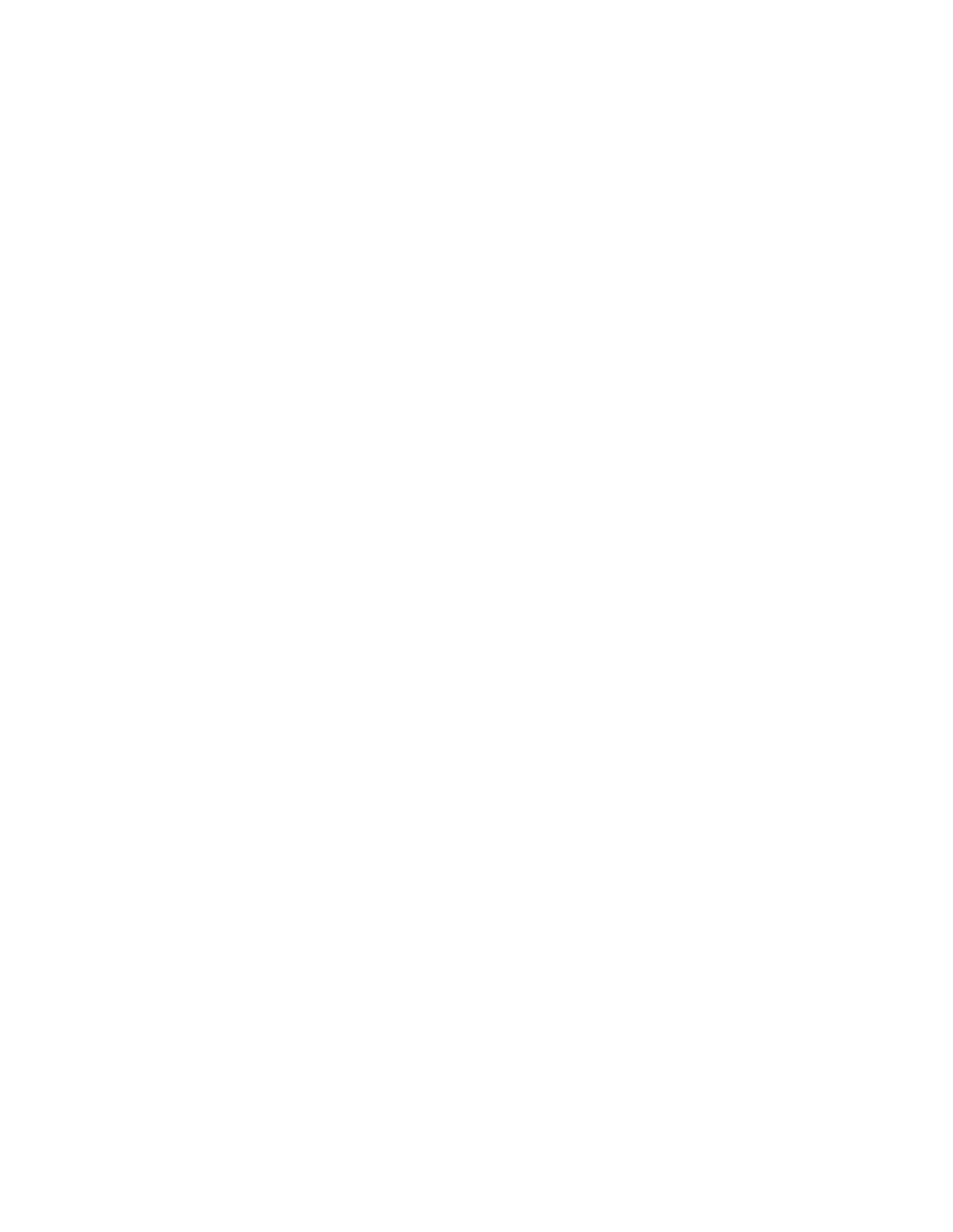## **LCFF Budget Overview for Parents**

The LCFF gives school districts more flexibility in deciding how to use state funds. In exchange, school districts must work with parents, educators, students, and the community to develop a Local Control and Accountability Plan (LCAP) that shows how they will use these funds to serve students.



This chart provides a quick summary of how much Gilroy Unified School District plans to spend for 2021- 22. It shows how much of the total is tied to planned actions and services in the LCAP.

Gilroy Unified School District plans to spend \$133,776,097 for the 2021-22 school year. Of that amount, \$124,085,500 is tied to actions/services in the LCAP and \$9,690,597 is not included in the LCAP. The budgeted expenditures that are not included in the LCAP will be used for the following:

GILROY UNIFIED SCHOOL DISTRICT must demonstrate the planned actions and services will increase or improve services for high needs students compared to the services all students receive in proportion to the increased funding it receives for high needs students. Approximately 88.5% of the Unrestricted General Fund expenditures go towards all employee salary and benefits. The remaining general fund expenditures provide ongoing services, supplies, maintenance and operations to support the mission of the district.

With the District's unduplicated count exceeding 55%, GUSD is able to utilize supplemental and concentration funds towards increasing teacher salaries in direct support of the Board's goal to retain and attract highly qualified teachers. This effort has led to an increase to overall teacher salary and benefits to be able to attract and retain teachers using supplemental and concentration funds

#### Increased or Improved Services for High Needs Students in the LCAP for the 2021-22 School Year

In 2021-22, Gilroy Unified School District is projecting it will receive \$13,070,226 based on the enrollment of foster youth, English learner, and low-income students. Gilroy Unified School District must describe how it intends to increase or improve services for high needs students in the LCAP. Gilroy Unified School District plans to spend \$16,313,000 towards meeting this requirement, as described in the LCAP.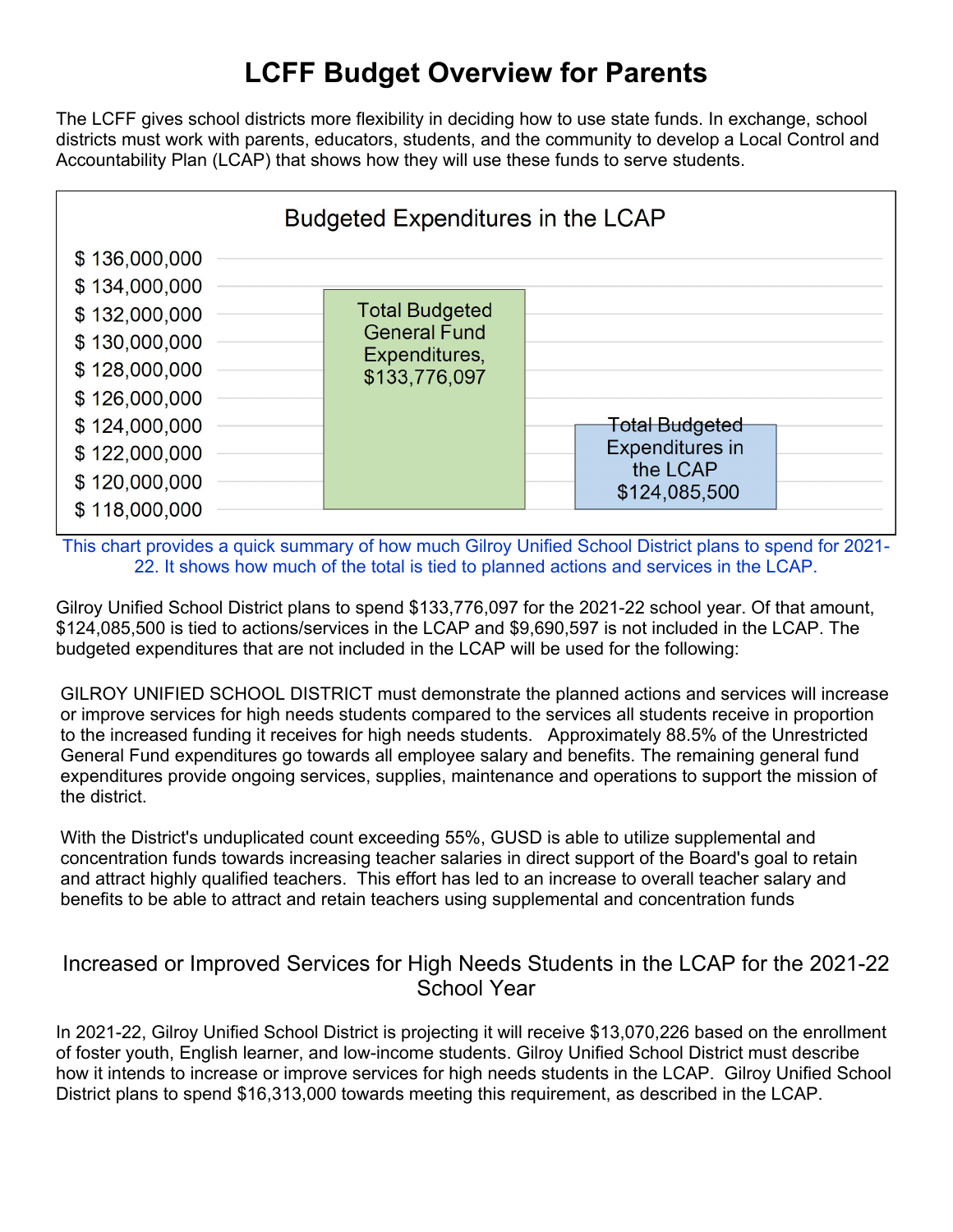The 21-22 budget also continues a number of key actions and services from the 21-22 LCAP that contribute to the increased percentage for ELs, low income students and foster youth. These additional actions include additional Intervention Specialists that support the academic needs of students; Academic Coaches and Instructional Specialists to support teachers in meeting the needs of students; professional development specifically targeted to pupils with unique needs, professional development and Coach support for implementation of SEAL (Sobrato Early Academic Language) and GLAD (Guided Language Acquisition Design).